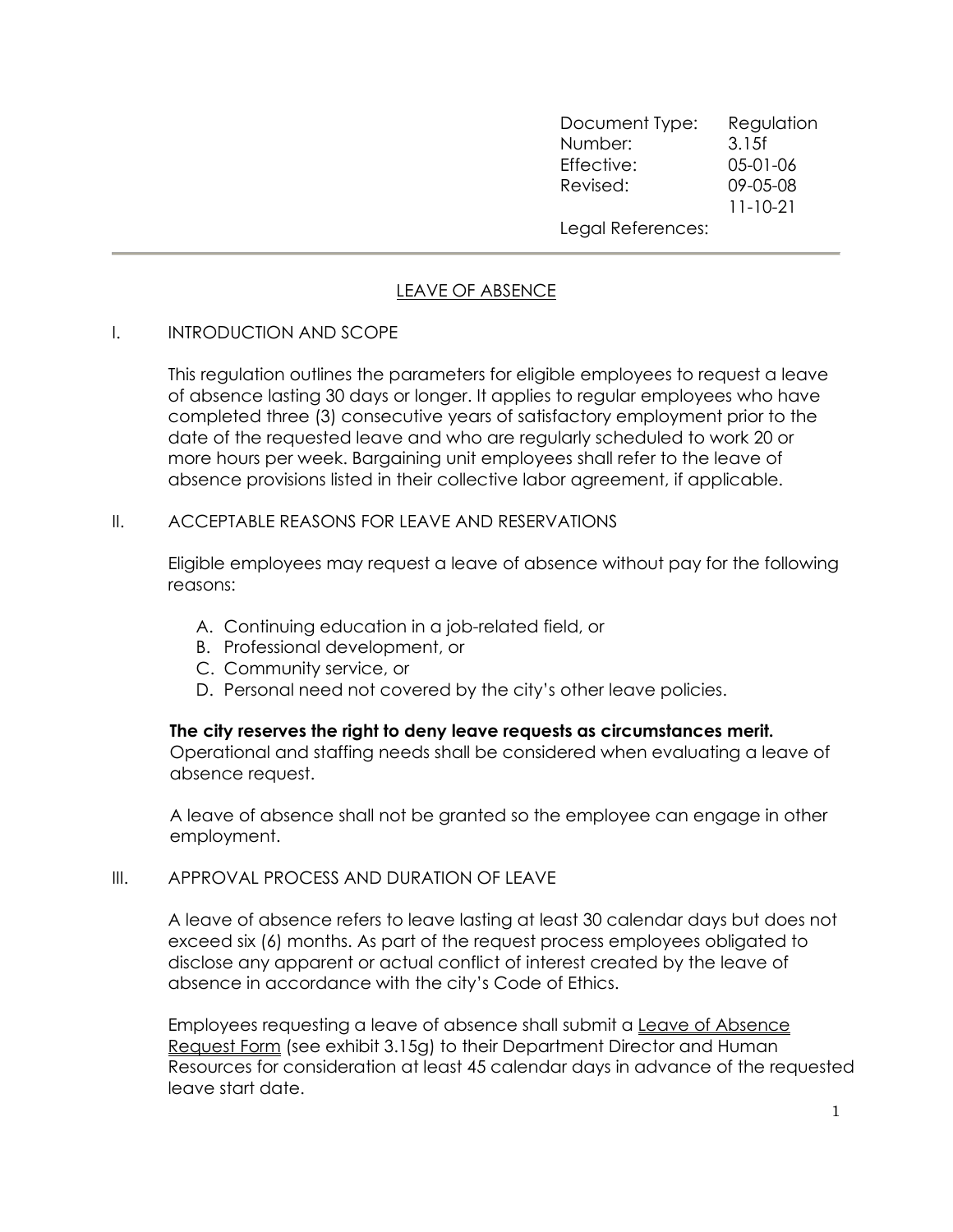The request shall include the following facts:

- 1. reason for the leave,
- 2. proposed length of the leave,
- 3. why the leave is necessary,
- 4. disclose any apparent or actual conflict of interest created by the leave in accordance with the city's Code of Ethics, and
- 5. other relevant information helpful in determining if the leave should be granted.

After conferring with the employee's Department Director, Human Resources will provide the employee written notification whether their request was approved or denied.

#### IV. REQUIREMENTS PRIOR TO LEAVE

Prior to approval of a leave of absence, an employee shall exhaust all accrued vacation leave, compensatory time, and floating holidays. If the reason for the leave of absence is an allowable use of sick leave, then all sick leave shall also be exhausted.

Before an employee begins a leave of absence, the employee shall return all city owned badges, keys, P-cards, mobile devices, equipment, uniforms and/or property in their possession and shall pay in full any after-the-fact loan still owed to the city.

## V. EMPLOYEE RESPONSIBILITIES DURING LEAVE

During a leave of absence, employees are responsible for both the employee and employer cost share of any insurance benefit the employee is enrolled in. Employees who allow insurance benefits to lapse may have those benefits reinstated upon their request and in accordance with those benefits' procedures.

During a leave of absence all paid leave accruals will be discontinued.

## VI. RETURNING FROM LEAVE

Employees granted a leave of absence shall notify their Department Director and Human Resources in writing of their intent to return to work no later than 10 calendar days prior to the expiration of their leave. Employees who fail to report their intention to return to work or who fail to return from leave shall be considered to have voluntarily resigned their position.

Upon returning from leave, employees may or may not be placed in the position they held when their leave of absence began. If the Department Director and Human Resources determine that placing an employee in the same position is not in the city's best interest, the city may place the employee in a comparable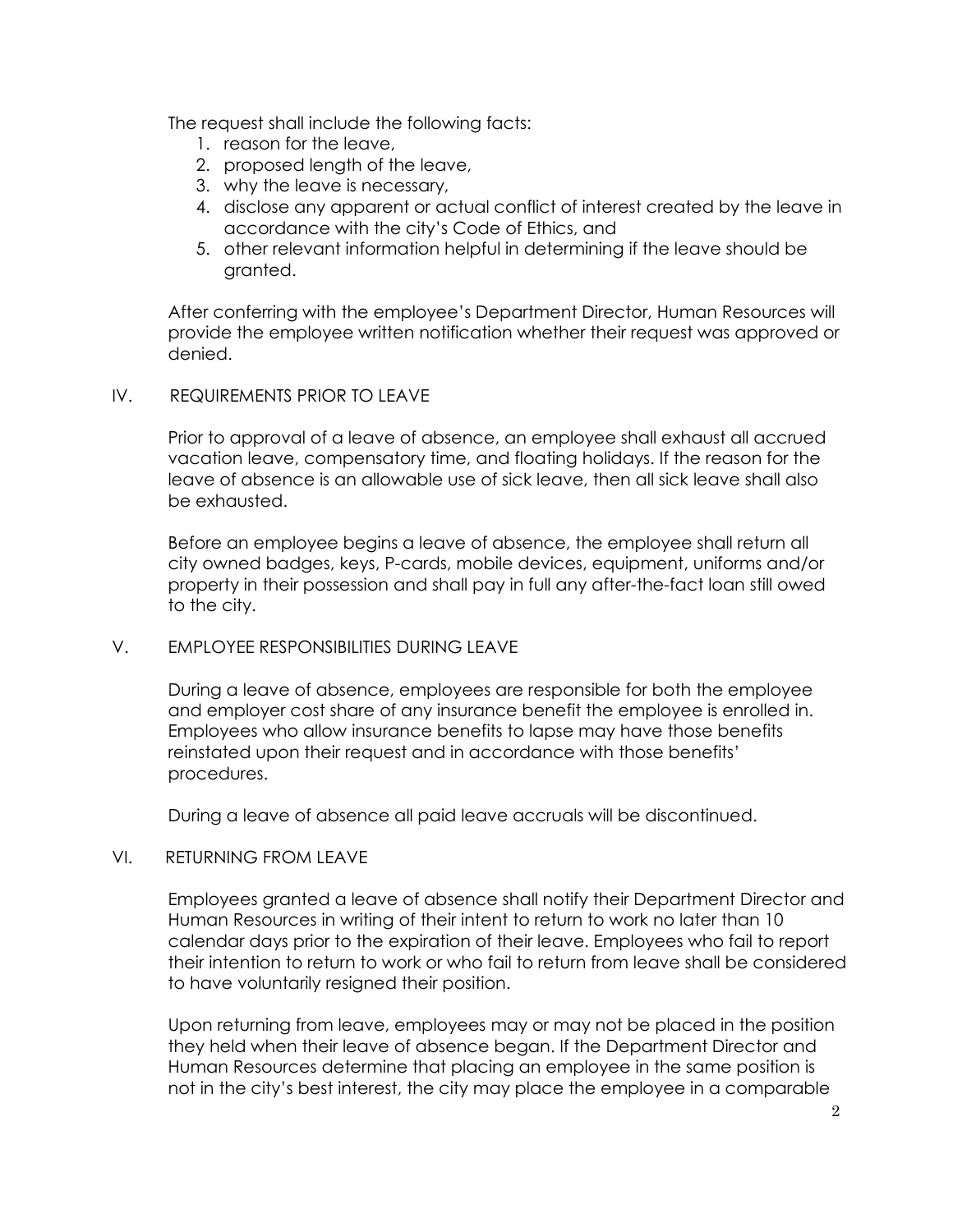open position, if available, that they are qualified to perform, with or without a reasonable accommodation.

 If the employee's previous position no longer exists or was eliminated due to a reorganization or reduction in staff, the city and employee will defer to the Layoff Policy and Regulation.